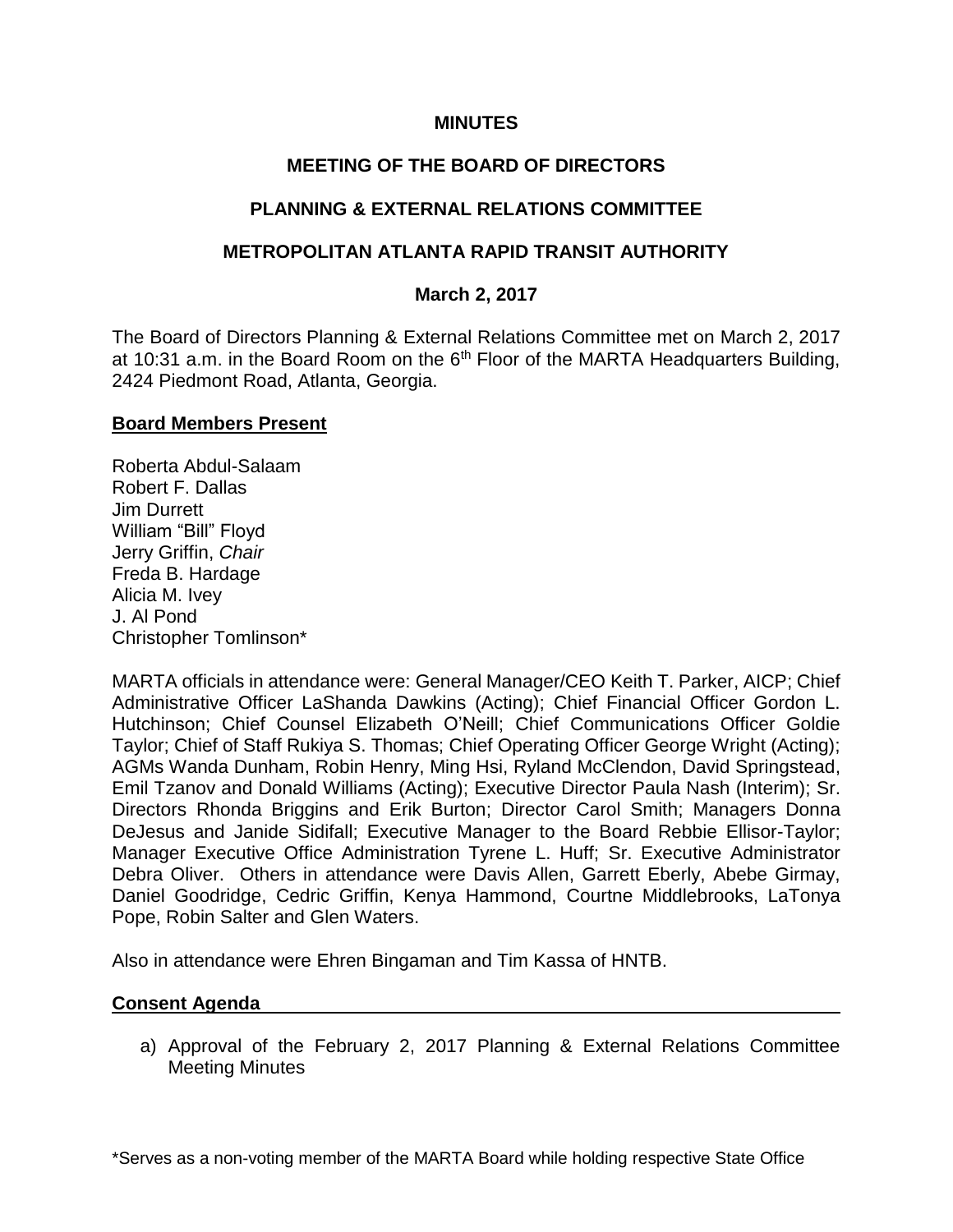On motion by Mrs. Hardage seconded by Ms. Ivey, the Consent Agenda was unanimously approved by a vote of 6 to 0, with 6 members present.

# **Individual Agenda**

# Briefing – Clayton County Transit Initiative Update

Mr. Williams briefed the Committee on planning activities associated with transit service initiatives in Clayton County, including bus service, Park-n-Ride facility, transit amenities, development of maintenance facility, and High Capacity Transit Initiative.

# *Background*

- November 4, 2014 Ballot Measure
- One-cent sales tax
	- $\circ$  % dedicated to bus service
	- $\circ$  1/<sub>2</sub> dedicated to high capacity transit
- Clayton County Transit Service Agreement includes:
	- o Implementation of bus and paratransit services
	- o Development of Park-n-Ride facility
	- o Installation of transit amenities
	- o Development of maintenance facility
	- o Implementation of high capacity transit service

### *Program Status*

- Bus and paratransit service initiated March 2015
	- o Phase I completed December 2015
	- o Phase II scheduled for 2020
- Park-n-Ride facilities
	- o Currently being evaluated under the Transit Development Plan
- Transit amenities
	- o 538 bus stops
	- o 9 shelters (completed)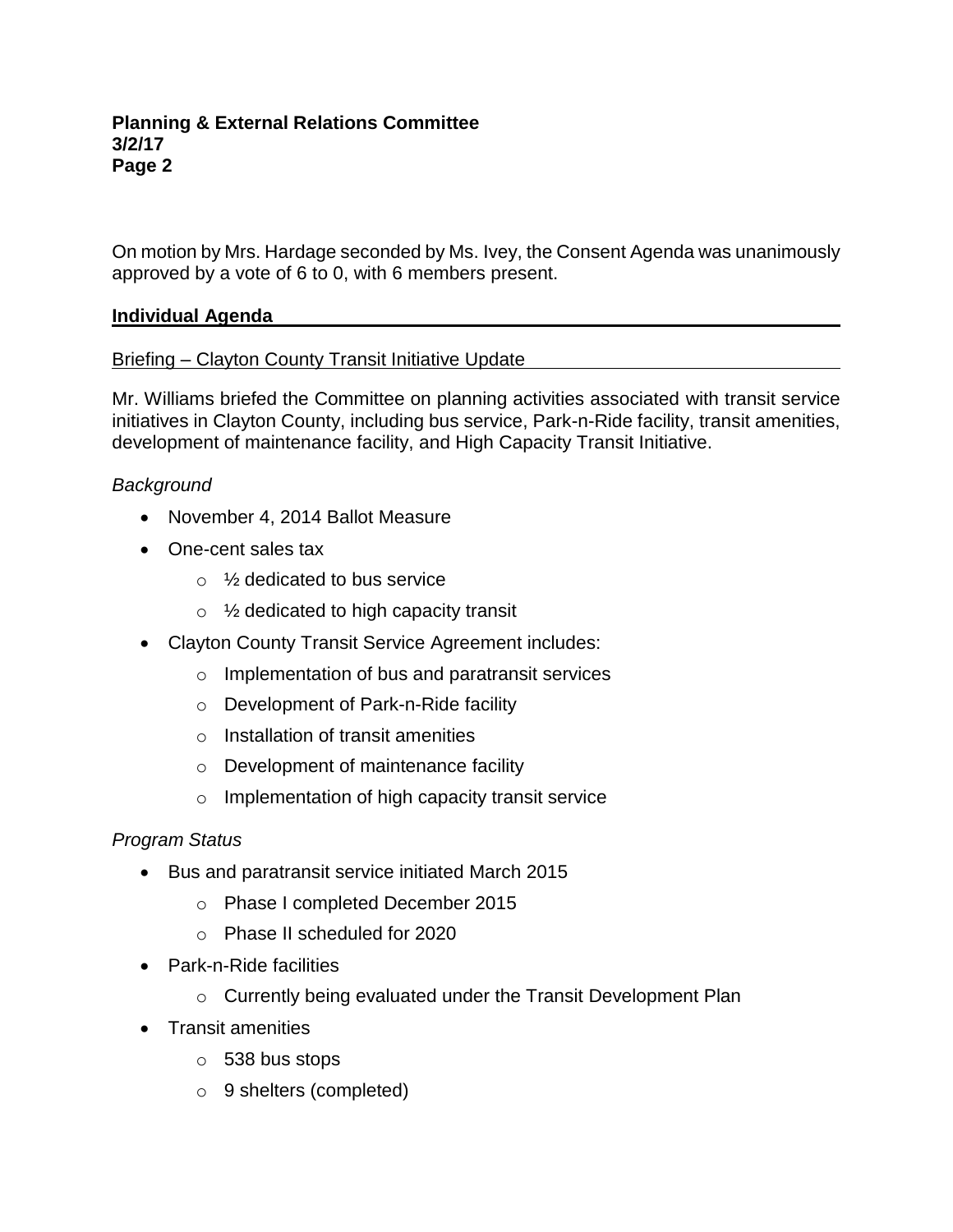- Clayton County Maintenance Facility Study
	- o Initiated June 2016
	- o Site identification/selection
- High Capacity Transit Initiative
	- o Initiated January 2016
	- o Identify and evaluate alternative alignments/modes

#### *Clayton County Ridership – December 2015 vs. December 2016 (Total Weekday)*

- Route 191
	- $\circ$  December 2016 1,638
	- $\circ$  December 2015 1,041
	- $\circ$  Variance 57.4%
- Route 192\*
	- $\circ$  December 2016 285
	- $\circ$  December 2015 148
	- $\circ$  Variance 92.6%
- Route 193
	- o December 2016 2,303
	- $\circ$  December 2015 1.544
	- $\circ$  Variance 49.2%
- Route 194\*
	- $\circ$  December 2016 163
	- $\circ$  December 2015 218
	- $\circ$  Variance (25.2%)
- Route 195
	- $\circ$  December 2016 1,054
	- $\circ$  December 2015 771
	- $\circ$  Variance 36.8%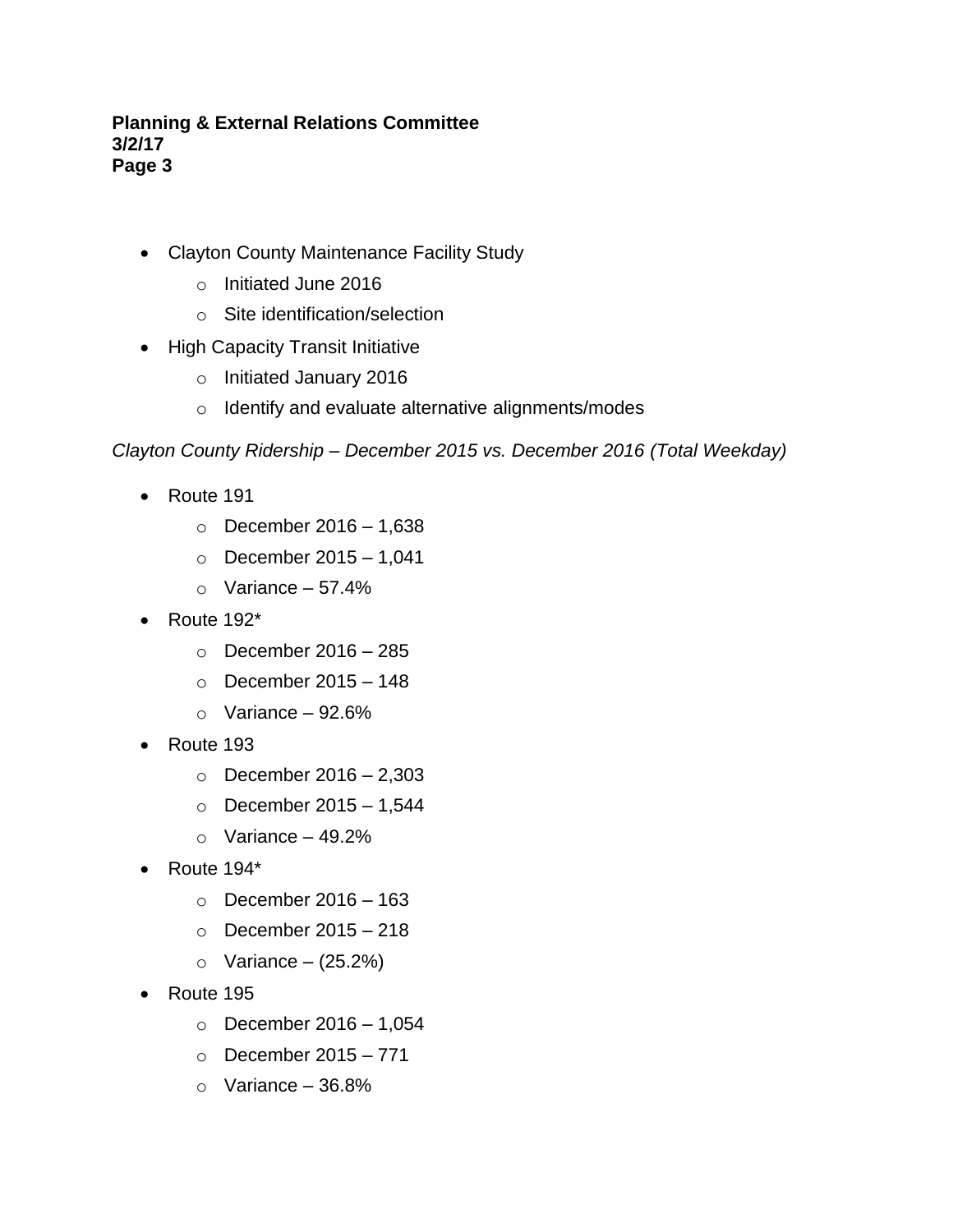- Route 196
	- $\circ$  December 2016 3,606
	- $\circ$  December 2015 3,517
	- $\circ$  Variance 2.5%
- Route 15
	- $\circ$  December 2016 111
	- $\circ$  December 2015 177
	- o Variance (37.3%)
- Route 55
	- $\circ$  December 2016 378
	- $\circ$  December 2015 371
	- $\circ$  Variance 1.9%
- Route 800
	- $\circ$  December 2016 133
	- $\circ$  December 2015 56
	- $\circ$  Variance 137.5%
- Total
	- $\circ$  December 2016 9,672
	- $\circ$  December 2015 7,843
	- $\circ$  Variance 23.3%

#### *Notes:*

- *\*Routes 192 and 194 began service effective Saturday, December 12, 2015*
- *Routes 15, 55 and 194 – Ridership for Clayton County bus stops only*

### *Program Status*

- Transit Amenities
	- o Intergovernmental Agreement needed for some local jurisdictions
	- o RFP being finalized for advertising and non-advertising shelters
	- o Trash can policy being developed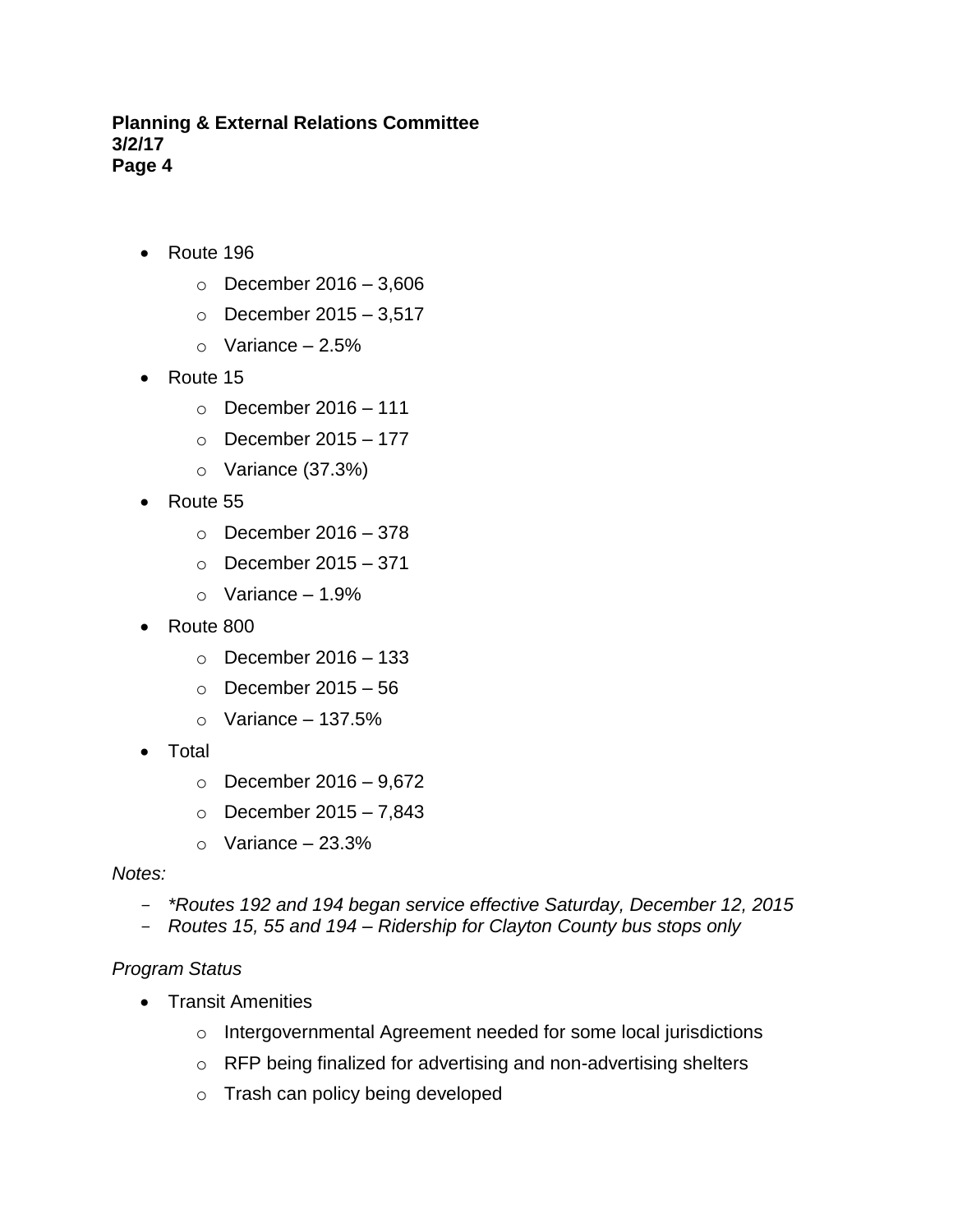o Bus stops eligible for shelter installation: 28 locations

# *Clayton County Transit Initiative Project Area*

- Incorporated and unincorporated Clayton County
- Portions of DeKalb, Fayette, Fulton, and Henry Counties
- Cities of Atlanta, College Park, East Point, and Hapeville

# *High Capacity Transit Initiative*

- Project Purpose:
	- o Analyze and evaluate a range of potential high capacity transit corridors
	- o Determine a Locally Preferred Alternative (LPA)
	- o Conduct environmental review
- Deliverables:
	- o Draft and final environmental documents
- Schedule:
	- o Environmental review completion in late 2018 early 2019
	- o Prepare for preliminary engineering/design, construction

# *Project Development Process*

- Planning & Environmental: 2-3 years
- Project Development: 2 years
- Engineering: 2-3 years
- Construction: 2-4 years
- Operations

# *High Capacity Service Defined*

- High capacity service features include:
	- o Fixed guideway/exclusive lanes
	- o Larger transit vehicles
	- o Fewer transit stops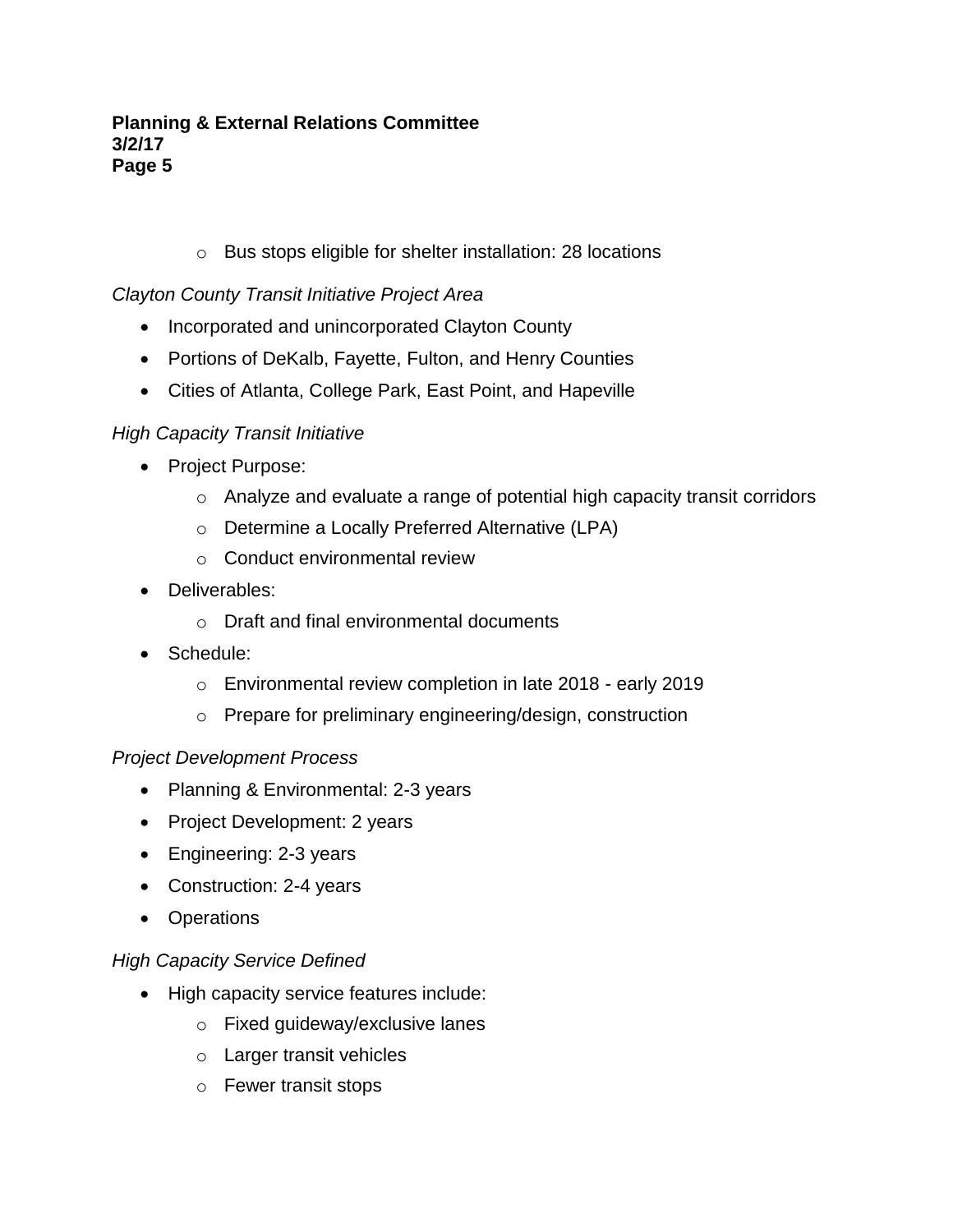- o More frequent service
- o Higher travel speeds
- o New transit stations with passenger amenities
- Transit technologies include:
	- o Heavy rail transit (HRT)
	- o Commuter rail transit (CRT)
	- o Light rail transit (LRT)
	- o Bus rapid transit (BRT)

# *Project Status*

- High Capacity Transit Initiative:
	- o Completed Norfolk Southern right-of-way assessment
	- o Completed existing conditions report
	- o Conducted first round of public outreach
	- o Identified initial set of transit alternatives
- Completed early scoping meetings: February 2 and 9
- Citizen Advisory Committee meeting: February 22

### *Project Schedule*

- Public and Agency Outreach Kickoff: 2016
- Early Scoping: 2016-2017
- Scoping: 2017
- Public Hearing: 2017
- Publish in Federal Register: 2018

### *Next Steps (Present - Summer 2017)*

- Continue Public Outreach and Meetings
- Continue Data Collection and Analysis
- Develop Purpose and Need
- Evaluate Potential Transit Alternatives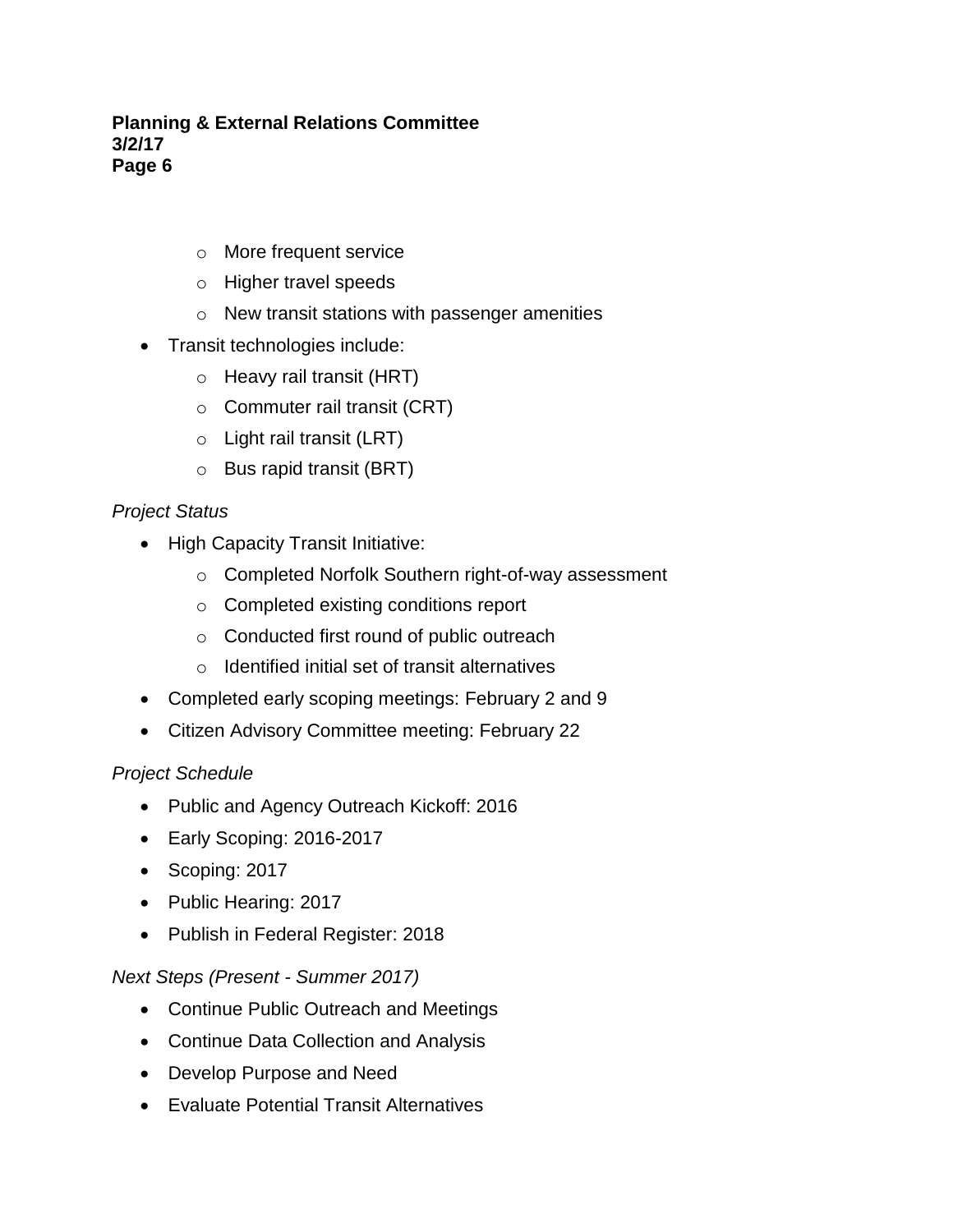Mr. Pond asked how does MARTA ridership in Clayton County compare with ridership in its other jurisdictions.

Mr. Williams said Planning will work with Research & Analysis to obtain those metrics.

Mr. Pond asked what is the status on the advertising revenue for amenities.

Mr. Parker said MARTA has a Request for Proposals out.

Mr. Floyd asked if the transit initiative is conducted internally.

Mr. Williams said yes, with the support of consultants.

Mr. Floyd asked what is the potential ridership.

Mr. Williams said MARTA typically project ridership based on population, land use, and activity centers.

Mr. Floyd asked if MARTA can operate outside of its jurisdictions.

Mr. Parker said certain bus routes can operate outside of MARTA's jurisdictions under intergovernmental agreements.

### Briefing – Quality of Service Semi-Annual Update

Mrs. Salter briefed the Committee on Quality of Service Survey, MARTA's customer satisfaction study, data collected July through December 2016.

*Quality of Service Survey (QOS) – MARTA's Ongoing Customer Satisfaction Study*

- Initiated in 1995
- Intercept interviews on buses and rail platforms
	- o 6:00am to 11:00pm
	- $\circ$  7 days per week
	- o More than 300 days per year
- Core Topics:
	- o Customer satisfaction
	- o Performance ratings of 51 attributes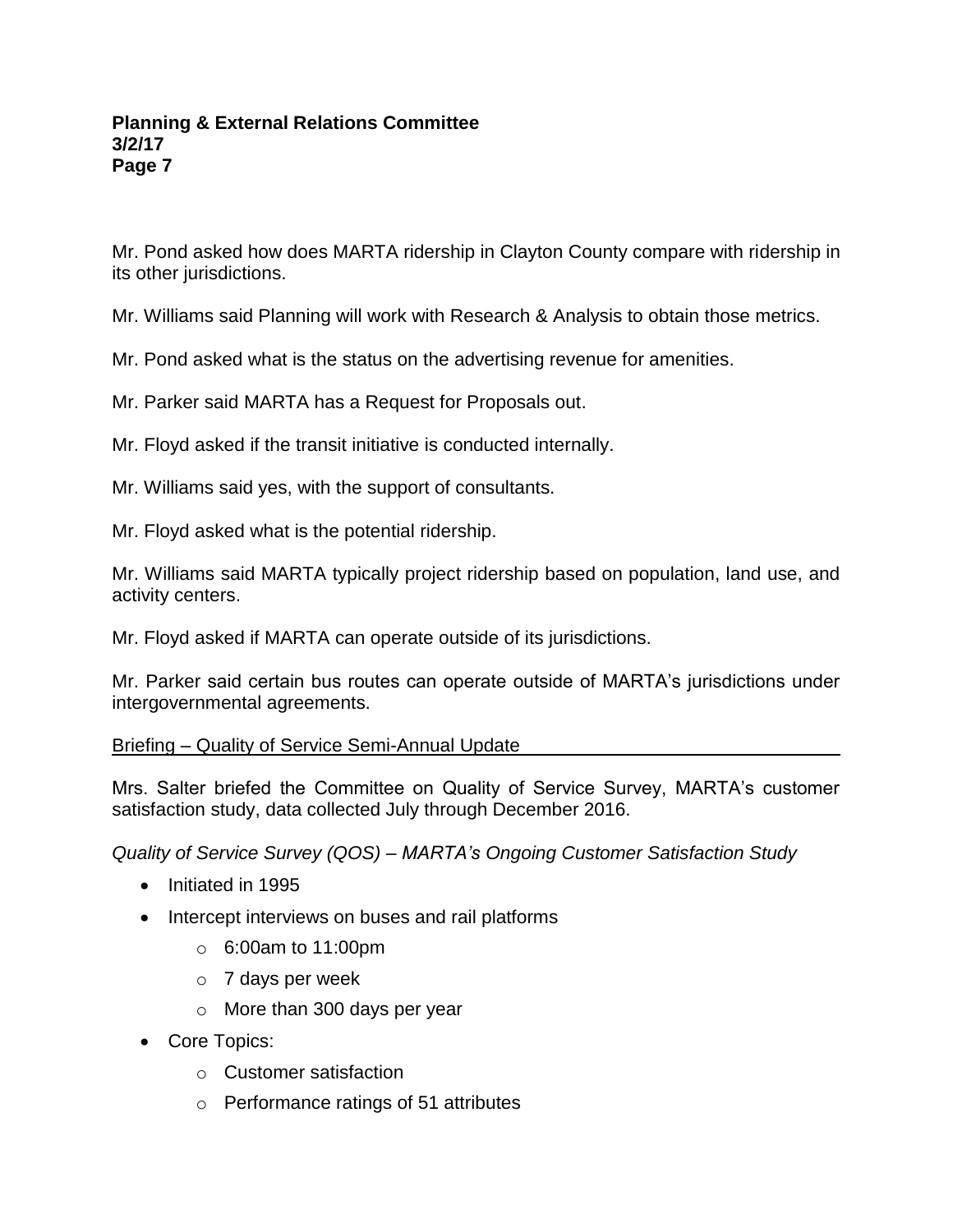- o Demographics and ridership behavior
- First Half of FY17:
	- o Conducted 2,153 intercept interviews
	- o July 1st to December 31st, 2016
	- $\circ$  Margin of error is  $+/- 4.2\%$

# *Rider Profiles Significantly Different from FY16*

- Household Income <\$30,000 46%
	- $O$  FY16 55%
- African-American 68%
	- $O$  FY16 75%
- Has alternative transportation 47%
	- $O$  FY16 37%
- Could have driven own car 35%
	- $O$  FY16 27%
- Light Rider (0 to 4 trips prior week)  $-23%$ 
	- $O$  FY16 34%

# *Satisfaction*

- 81% of riders are very satisfied or satisfied
- FY17 percentage was statistically higher than FY16

# *Performance Attributes*

- Top Five High Scoring Rail Attributes
	- $\circ$  Trains are well lit Score: 9.2
	- o Next stop announcements made on trains Score 8.6
	- o Comfortable temperature on trains Score: 8.6
	- $\circ$  Escalators in good working condition Score: 8.6
	- o Trains are well-maintained Score: 8.5
- Top Five High Scoring Bus Attributes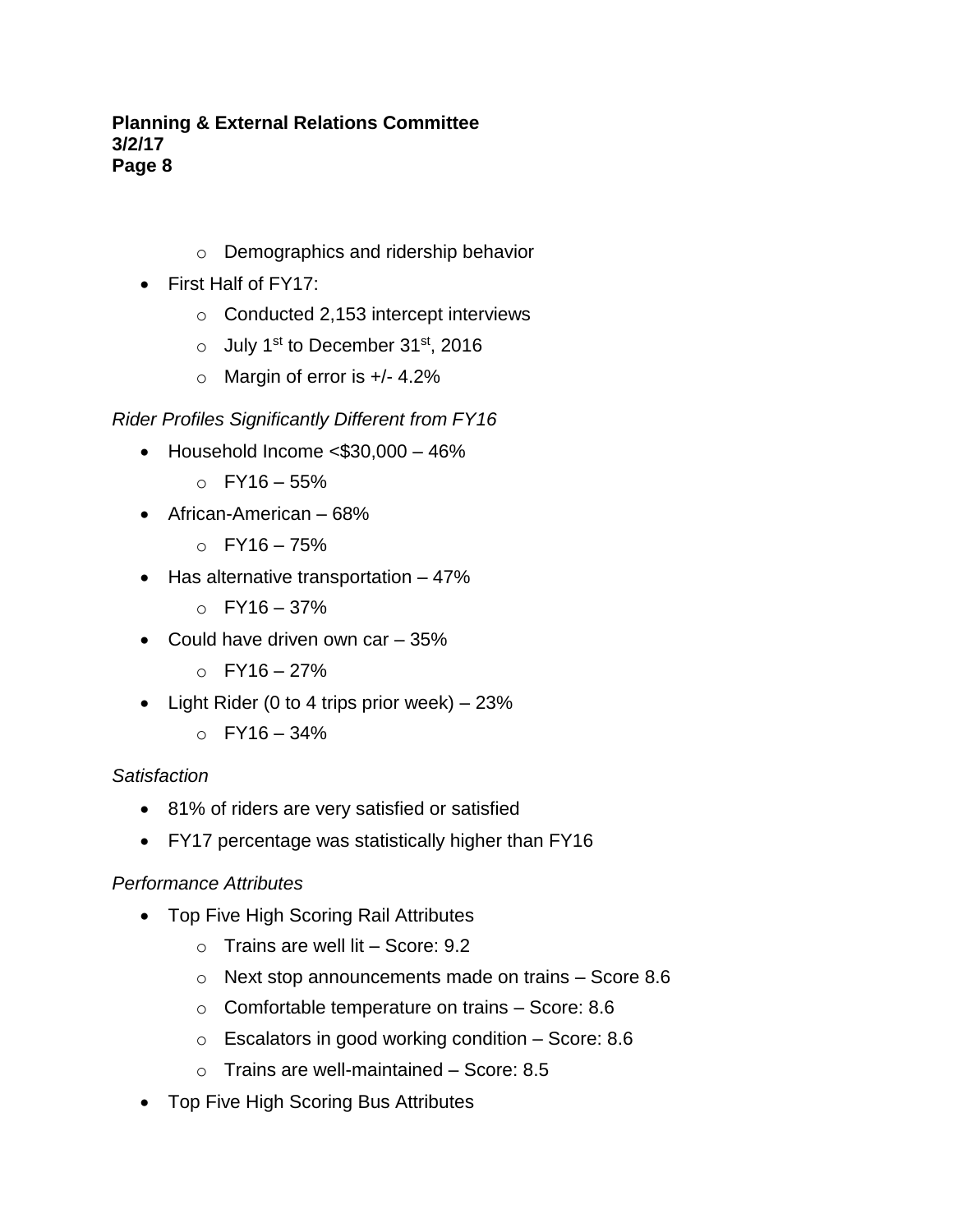- $\circ$  Bus drivers operate the bus in a safe manner Score: 9.1
- $\circ$  Stop announcements made on buses are clear and understandable  $-$ Score: 9.0
- o Buses are well-maintained Score: 9.0
- $\circ$  Bus drivers board or discharge passengers properly Score: 9.0
- o Buses displaying correct information Score: 8.9
- Lowest Five High Scoring Rail Attributes
	- o Frequency of train service on weekends Score: 5.7
	- o Frequency of train service on weekdays after 9:00pm Score: 6.6
	- o Station elevators are clean Score: 6.9
	- o Controlling nuisance behaviors on trains Score: 7.1
	- $\circ$  Availability of restrooms in stations (new in FY17) Score: 5.2
- Lowest Five High Scoring Bus Attributes
	- o Frequency of bus service on weekends Score: 6.2
	- o Frequency of bus service on weekdays after 9:00pm Score: 6.6
	- o Controlling nuisance behaviors on buses Score: 7.6
	- $\circ$  Bus arrives no more than 5 minutes after scheduled time Score: 7.8
	- o Personal safety while waiting at bus stops Score: 7.8

### *Service Perceptions*

- Bus Service
	- o 61% say bus service is better
	- $\circ$  34% say bus service is the same
	- o 5% say bus service is worse
- Rail Service
	- o 45% say rail service is better
	- $\circ$  50% say rail service is the same
	- o 5% say rail service is worse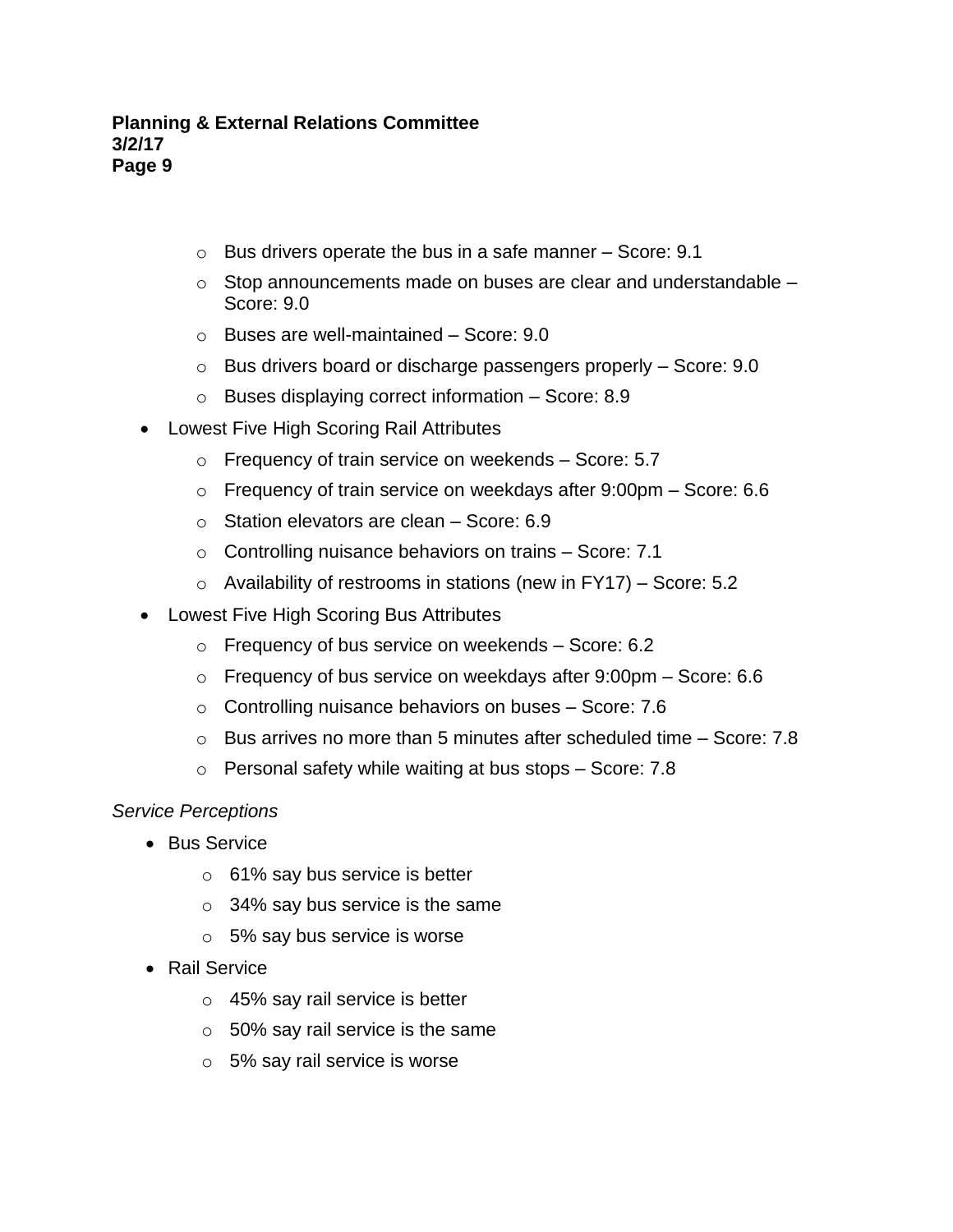# *Takeaways*

- Satisfaction with MARTA continues to increase
- Out of 51 performance scores, 17 improved and 0 declined
- High scores for rail maintenance attributes
- Bus and rail service scores continue to climb
	- o Weekday night and weekend service frequency scores low
- The top bus scores
	- o Operator performance
	- o Signage
	- o Announcements
	- o Maintenance attributes

Mr. Tomlinson asked about On-Time Performance (OTP).

Mr. Parker said the Board will receive a presentation regarding OTP next month.

- Mr. Durrett said this is fantastic news. He said the demographics are encouraging.
- Mr. Pond asked if this information has been shared with the public.

Mr. Parker said MARTA will hold a media roundtable soon, and this information will be shared.

Mr. Griffin asked if survey data filters back into the system to operators.

Dr. Salter said yes, operators are provided with feedback.

Briefing – MORE MARTA Half Penny Outreach Plan

Ms. Briggins briefed the Committee on the Authority's Outreach Plan for the MORE MARTA program.

### *Pop-Up Station Meetings*

- Station pop-ups will provide an opportunity to:
	- $\circ$  Distribute information about the MARTA Sales Tax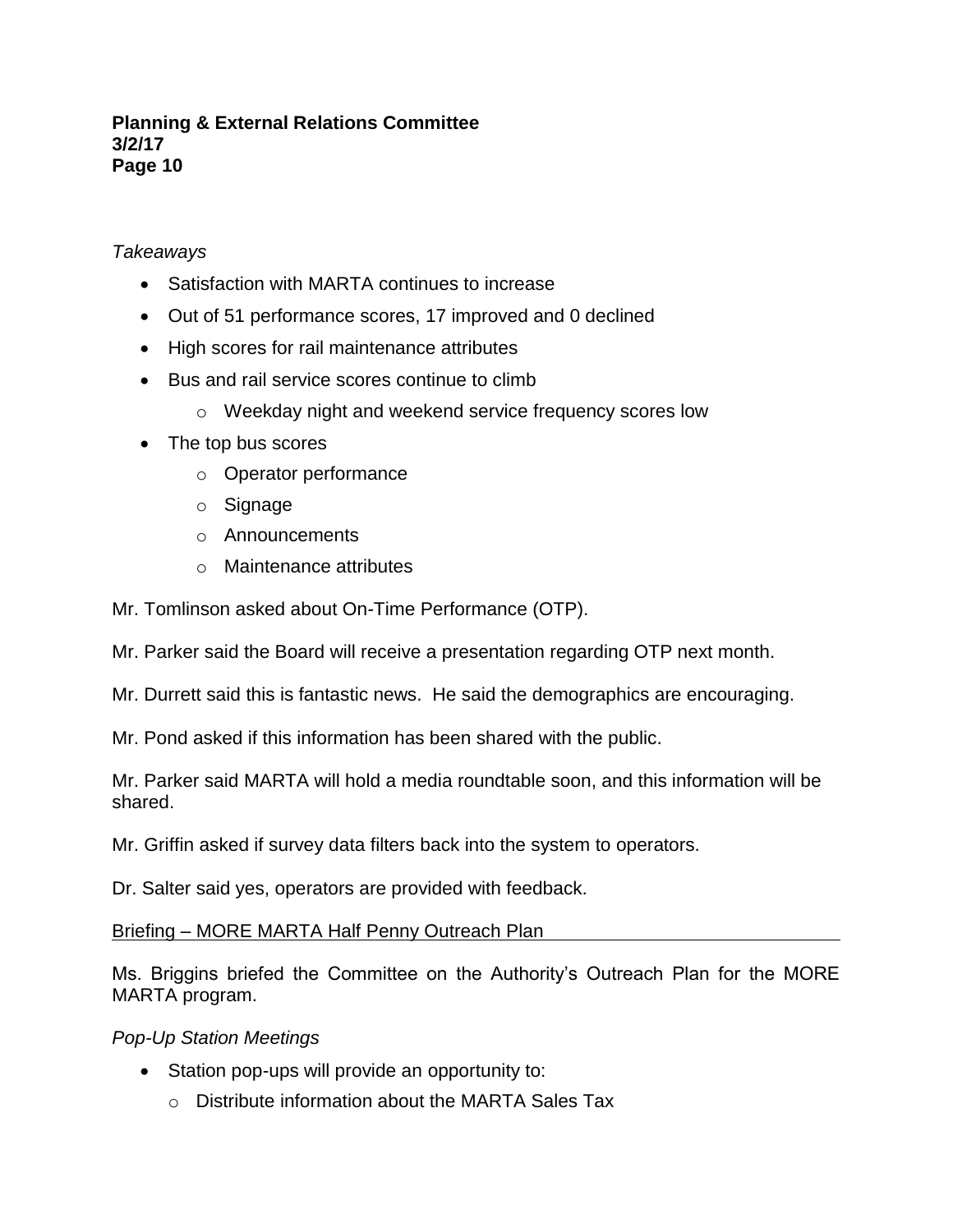- o Referendum and program of projects
- o Get public feedback on FAST Track bus service improvements and next steps in MARTA's implementation process
- o Provide fact sheets, FAQ and surveys
- o Distribute new Breeze cards

# *Community Bus Meeting Format*

• The Community Bus will serve to meet and greet, distribute information and hold one-on-one discussions

# *Listening Sessions*

- Listening Sessions will provide an opportunity to distribute information about the MARTA Sales Tax Referendum and program of projects, FAST Track bus service improvements and next steps in MARTA's implementation process with the public to get feedback in the neighborhoods and City Council District
- This will be a targeted effort to ensure local input

### *Targeted Outreach Effort*

- 12 Districts
- 6 Meetings
- Council District(s)
	- $\circ$  1 and 12
	- $\circ$  8 and 9
	- $\circ$  3 and 4
	- o 10 and 11
	- $\circ$  6 and 7
	- $\circ$  2 and 5

# *Meeting Format*

- Maps
- Surveys
- Comment Cards